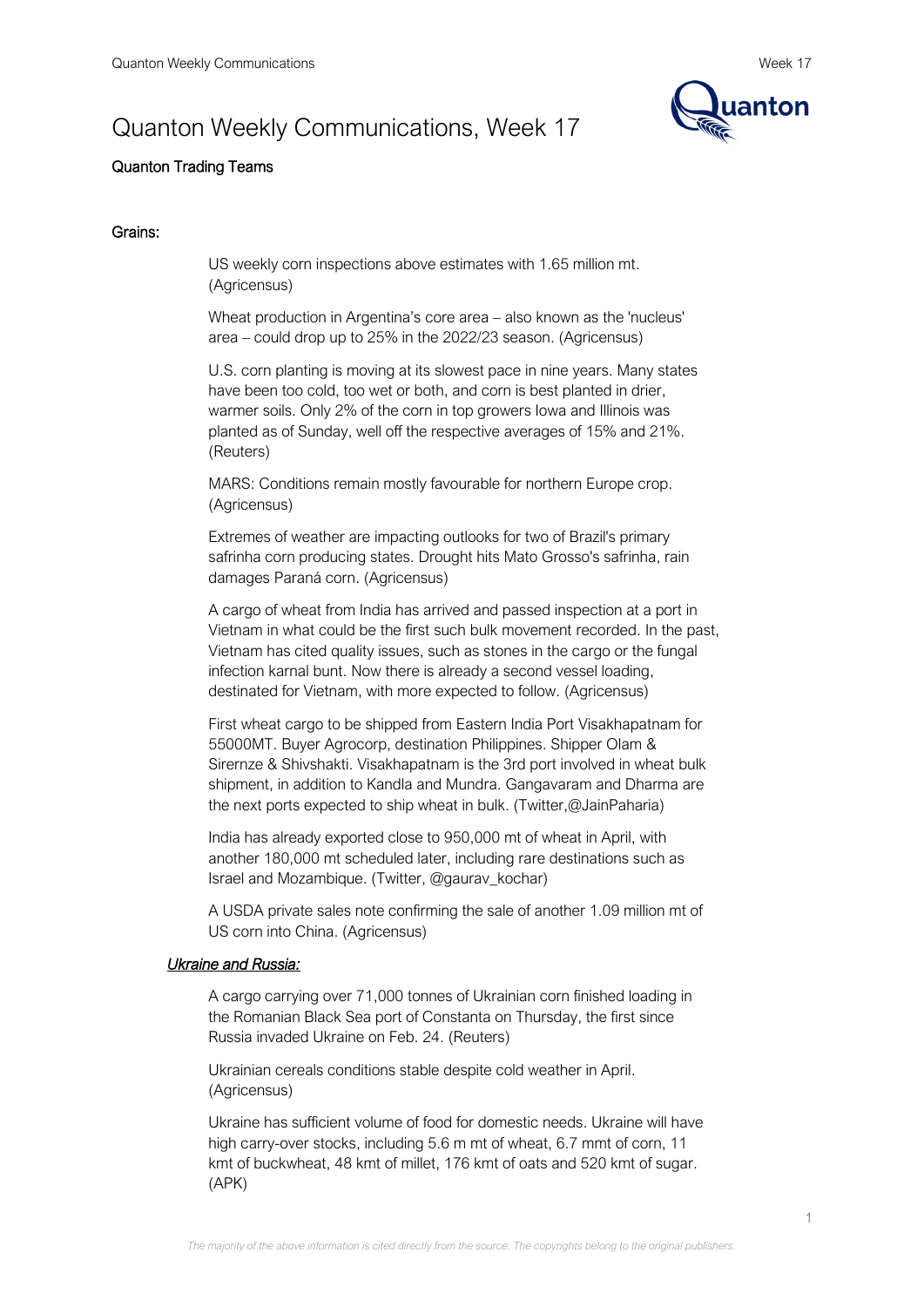Prices of new-crop wheat keep on declining in Ukraine. The indicative offer prices of 12.5% and 11.5% new-crop wheat decreased to 300-320 and 295-315 USD/mt FOB. (APK)

The offer prices of Ukrainian new-crop barley decreased by average 5 USD/t to 295-315 USD/t FOB. (APK)

World Bank: food, fuel price shocks from Ukraine war to last at least 3 years. (Reuters)

Ukraine's grain export during the week ending April 24 totalled 188,058 mt, dominated by corn flow. (Agricensus)

Wheat export flows from Russia have continued at a steady pace, despite logistics and payment issues. (Agricensus)

About 300,000 mt of cargoes were in Mariupol when the war started. Storing facilities, loading equipment and some berths had been damaged. Some vessels sunk. Most of berths could resume working if the war would end soon and the waters would be cleared up. (APK)

Germany government together with DB railway company plans to organize grain transportation from Ukraine, up to 20 mil mt of grains. (APK)

Ukraine accused Russia of stealing grain in territory it has occupied. (Reuters)

Ukraine shipped 567,991 mt of grain via rail in April. (Agricensus)

The UN suggesting that the Russian-Ukrainian war could linger on for years. (StoneX)

Ministry of Agrarian Policy of Ukraine resumed publishing export data. (APK)

Leading US company for production of seeds and crop protection products Corteva has announced withdraw from the Russian market. (APK)

Bulgaria to provide port of Varna for Ukrainian agricultural exports (APK)

Western Romania began to accept Ukrainian grain delivered by railway. (APK)

#### Oilseeds:

Crude palm oil excluded from Indonesia export ban. (Reuters)

US soybean inspections land below expectations at 602k mt. (Agricensus)

Indonesia's ban on palm oil exports is unlikely to last more than a month as Jakarta has limited infrastructure to store the surplus oil and the country faces mounting pressure from buyers to resume shipments. (Reuters)

Indonesia may widen palm export ban to combat shortages. (Reuters)

Indonesia's adds crude palm oil to export ban in policy U-turn. (Agricensus)

India has allowed imports of an extra 550,000 tonnes of GM soymeal, to help the poultry industry reeling from a surge in local prices of the important animal feed. (Reuters)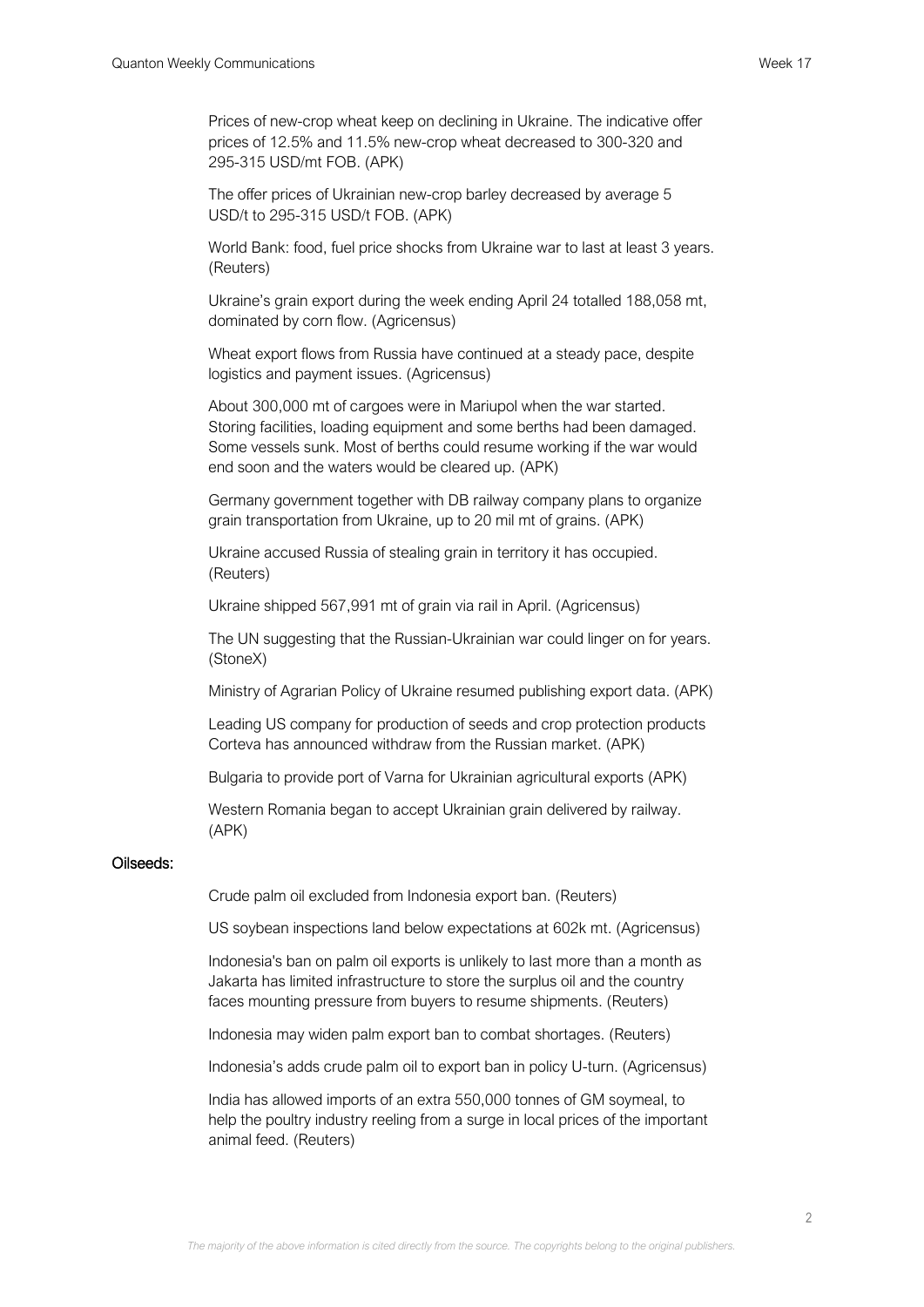Indonesia industry body confident palm oil export ban could end in May. (Reuters)

Indonesia export ban traps 290,000 T of palm oil shipments for India. (Reuters)

Indonesia navy seizes 2 tankers carrying palm oil, destination India and United Arab Emirates. (Reuters)

EU27 oilseed production is projected to rise 7% in the 2022/23 marketing year. (Agricensus)

Indian sesame prices stabilised with exports at minimum levels. (Reuters)

Since Feb, the offer prices of bottled refined sunflower oil increased by 33- 39% to 2-2.25 USD/mt FCA as of 28 Feb.

# Coffee and Cocoa:

Kenya to Offer 149.9 Tons of Mild Arabica Coffee at Auction on May 4. At the last auction held on April 20, the average price across all coffee grades fell by 1% to \$226.39 for a 50-kg bag. (Commodity 3)

#### Sugar:

India's western state of Maharashtra will provide a transport subsidy to sugar mills to crush surplus cane in the marketing year. This year many mills are still running their units beyond April because of surplus sugar cane. The state is likely to produce a record 13.4 mmt of sugar in 2021/22, compared to the initial estimate of 11 mmt. (Reuters)

## World:

German group Bayer starts the year very successfully thanks to agriculture unit. (Reuters)

Thousands of farmers stage anti-tax protest in Argentine capital. Taxes rose under former President Mauricio Macri, and have continued to rise under Fernandez. A 12% tax is levied on wheat and corn exports, 33% in the case of soy, flour and cooking oil exports. (Reuters)

2 million children risk starving to death as the Horn of Africa faces one of its worst droughts in more than 40 years. \$1.4 billion it needs to respond to the drought. (Reuters)

In Chile's capital Santiago, grass is becoming a rare luxury amid a decadelong drought that has forced the city to roll out emergency measures to limit water use. (Reuters)

BMW, Audi suspend shipments by train to China due to Ukraine war. (Reuters)

ADM reported 35% y-o-y increase in Q1 net earnings. (Agricensus)

Wilmar posts 17.8% y-o-y net profit increase in 1Q 2022. (Agricensus)

China reports first human case of H3N8 bird flu. (Reuters)

U.S. reports its first human case of H5 bird flu. (Reuters)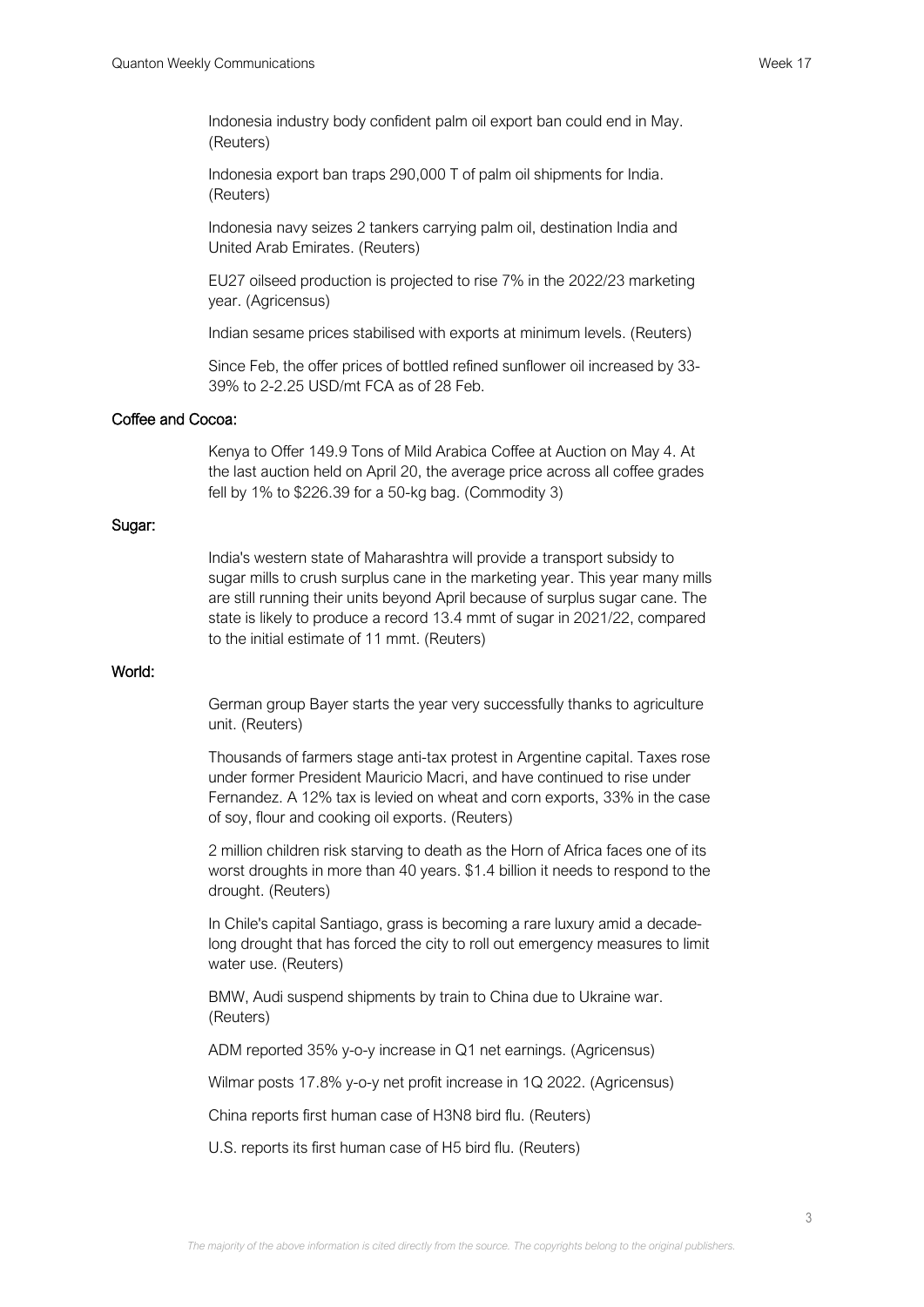China will buy another 40,000 mt of frozen pork for its central reserves on April 29. (Agricensus)

#### **Fertilisers**

India approves \$8 bln subsidy for phosphate-based fertilizers. (Reuters)

#### Freights:

Shipping in the Black Sea to be resumed in autumn under the most optimistic scenario. (APK)

Dry bulk freight rates edged slightly lower this week as China's ongoing Covid-19 lockdowns continued. (Agricensus)

Panamax Market: Underwhelming activity in the Atlantic continued to erode both rates and confidence with both routes P1A and P2A yielding significant corrections. Asia remained largely under pressure too with little support of note, despite an influx of fresh demand. Period news included reports of Viterra sourcing the scrubber fitted Alanood ( 80,729/2020) Tianjin 1-4 April for about 9 to 12 months at USD 30,0000 with the scrubber benefit going to Charterers.

Panamax Index – 2938 (down 2.25 % over last week)

Panamax 4 TC – 25,107 (down 2.37 % over last week)

Panamax 5 TC – 26,443 (down 2.25 % over last week)

P2A (Continent/Far East) – 37,455 (up 0.77 % over last week)

P6A (Singapore/ECSA RV) – 27,368 (down 1.98 % over last week)

Supramax Market: Supramax segment stronger numbers largely driven by the USG. A 63,000 dwt was fixed around USD 60,000 from USG to Mediterranean, and a 56,000 dwt was covered for petcoke run to Far East at low USD 40,000. Otherwise, it was little reported from the Atlantic. From the Pacific Basin a Supramax open South China was fixed for a trip from Philippines to China with nickel ore at high USD 20,000. O n the period side 55,000 dwt open in the East was fixed around USD 33,000 for 3 to 4 months, and Ultramax in the Atlantic covered at USD 24,500 for 1 year with world wide redelivery. In general, demand growth in the Supra segment has been weak, with the year-on-year change having been negative since October last year.

BSI 10TC – 30,074 (up 2.06 % over last week)

S1B (Canakkale via Med-Bsea/China-S.Korea) – 23,683 (down 0.60 % over last week)

S4B (Skaw-Passero/USG) – 18,837 (down 0.80 % over last week)

BHSI 7 TC – 28,679 (up 5.59 % over last week)

HS1 (Cont med-ECSA) – 19,600 (down 1.53 % over last week)

HS3 (ECSA/Cont-Med) – 39,356 (up 3.16 % over last week)

### Tenders:

Egypt's GASC tenders for vegoil: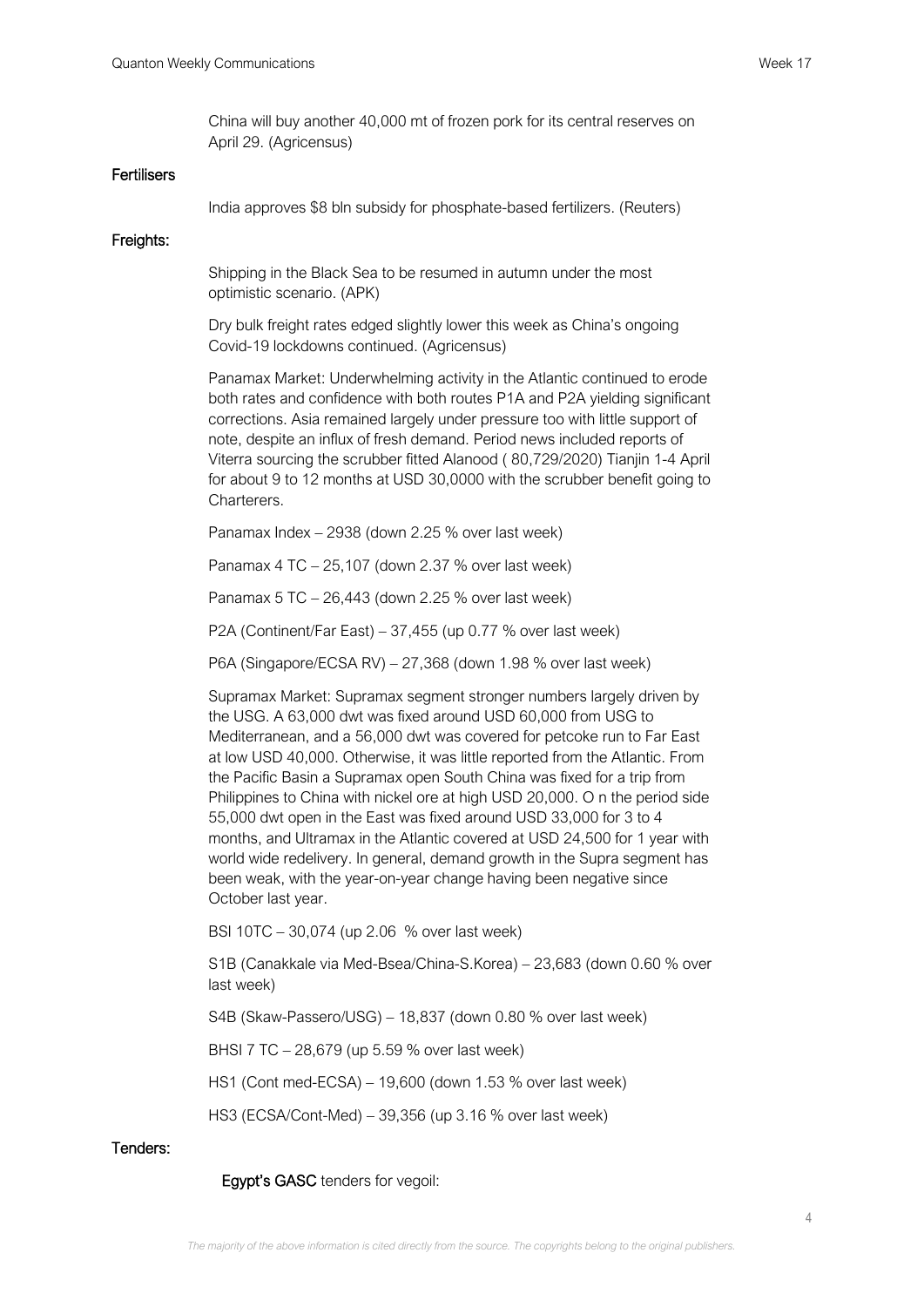- Unspecified quantity, shipment Jun – Jul

# Algeria's OAIC bought durum wheat:

- 50,000 mt, shipment May – Jun

## Turkey's TMO bought sunflower oil:

- 12,000 mt, 1,997 USD/mt C&F Mersin, Yayla, shipment May Jun
- 6,000 mt, 2007 USD/mt C&F Tekirdag, Prime, shipment May Jun

## Turkey's TMO bought wheat 12% CNF:

- Iskenderun, 25,000 mt, Dakka, 412.00 USD/mt
- Iskenderun, 25,000 mt, Grainstar, 413.90 USD/mt
- Mersin, 50,000 mt, Crossagro, 412.61 USD/mt
- Izmir, 25,000 mt Erser, 410.00 USD/mt
- Bandırma, 25,000 mt, Tiryaki, 406.90 USD/mt
- Tekirdag, 25,000 mt, Grainstar, 406.90 USD/mt
- Derince, 25,000 mt, Dakka, 411.90 USD/mt
- Derince, 25,000 mt, Tiryaki, 411.80 USD/mt
- Samsun, 25,000 mt, Bek Tarım, 404.80 USD/mt
- Trabzon, 10,000 mt, Bek Tarım, 411.90 USD/mt
- Trabzon, 10,000 mt, Erser, 411.80 USD/mt

## South Korea's NOFI bought soymeal:

- 60,0000 mt, 591.8 USD/mt, LDC, shipment Aug

South Korea's feed makers bought soymeal:

- 120,0000 mt, 571 USD/mt

Jordan tenders for feed barley:

120,0000 mt, no purchase made

#### Phillipines' SMC bought wheat:

- Indian origin, shipment July

#### Last week:

Japan tenders for milling wheat:

27,000 mt, Australian origin, shipment Jun-Aug

Taiwan bought milling wheat:

- 47,120 mt, US origin, shipment Jun-Aug

# <End of document>